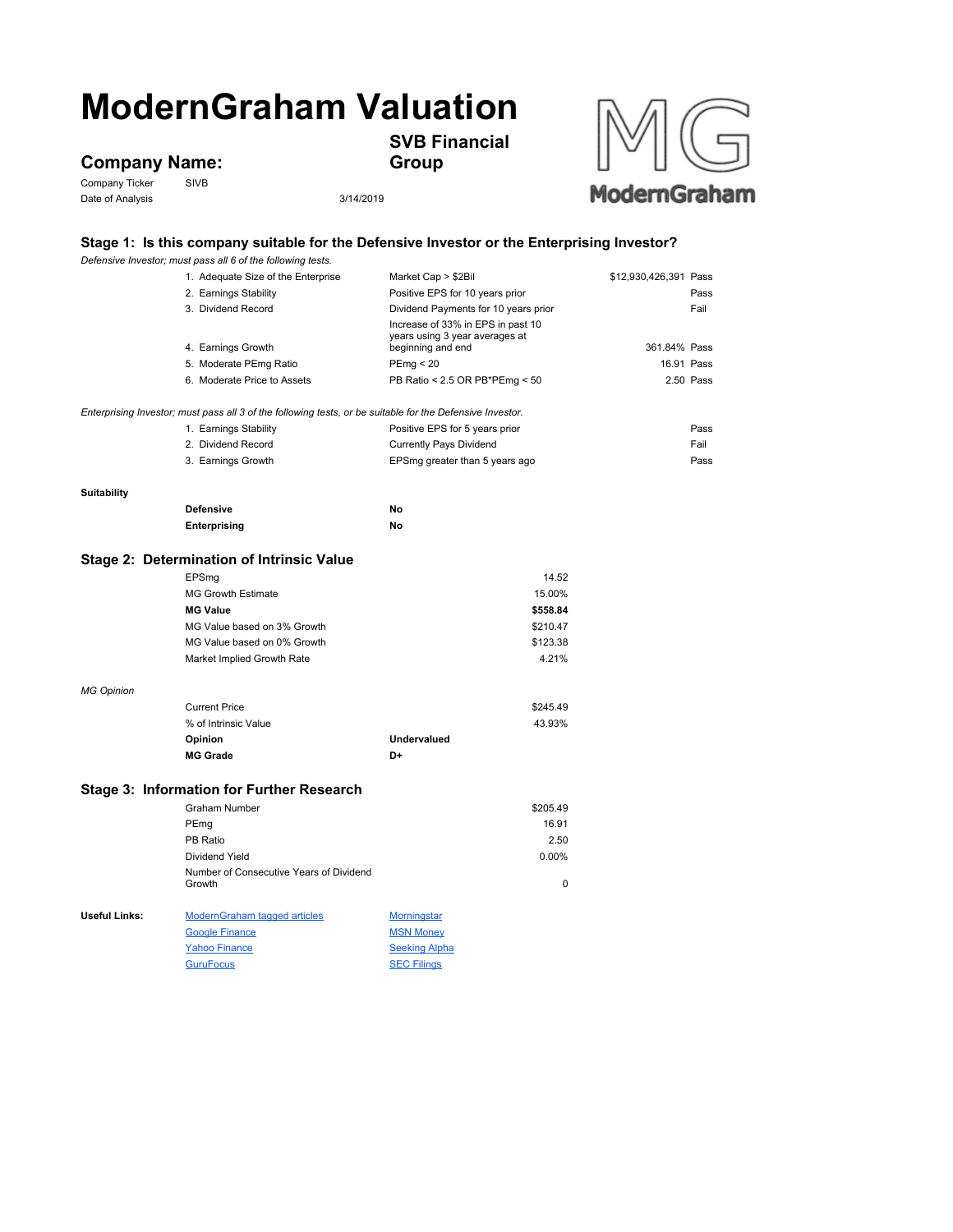| <b>EPS History</b> |         | <b>EPSmg History</b>                                |                  |
|--------------------|---------|-----------------------------------------------------|------------------|
| Next Fiscal Year   |         |                                                     |                  |
| Estimate           |         | \$19.29 Next Fiscal Year Estimate                   | \$14.52          |
| Dec2018            | \$18.11 | Dec2018                                             | \$11.19          |
| Dec2017            | \$9.20  | Dec2017                                             | \$7.36           |
| Dec2016            | \$7.31  | Dec2016                                             | \$6.15           |
| Dec2015            | \$6.62  | Dec2015                                             | \$5.34           |
| Dec2014            | \$5.31  | Dec2014                                             | \$4.47           |
| Dec2013            | \$4.67  | Dec2013                                             | \$3.73           |
| Dec2012            | \$3.91  | Dec2012                                             | \$3.03           |
| Dec2011            | \$3.94  | Dec2011                                             | \$2.56           |
| Dec2010            | \$2.24  | Dec2010                                             | \$1.96           |
| Dec2009            | \$0.66  | Dec2009                                             | \$1.95           |
| Dec2008            | \$2.16  | Dec2008                                             | \$2.53           |
| Dec2007            | \$3.37  | Dec2007                                             | \$2.49           |
| Dec2006            | \$2.38  | Dec2006                                             | \$1.90           |
| Dec2005            | \$2.40  | Dec2005                                             | \$1.60           |
| Dec2004            | \$1.70  | Dec2004                                             | \$1.36           |
| Dec2003            | \$0.35  | Dec2003                                             | \$1.31           |
| Dec2002            |         | \$1.21 Balance Sheet Information                    | 12/1/2018        |
| Dec2001            |         | Long-Term Debt & Capital Lease<br>\$1.79 Obligation | \$696,465,000    |
| Dec2000            |         | \$3.23 Total Assets                                 | \$56,927,979,000 |
| Dec1999            |         | \$1.23 Intangible Assets                            | \$0              |
|                    |         | <b>Total Liabilities</b>                            | \$51,663,136,000 |
|                    |         | Shares Outstanding (Diluted Average)                | 53,688,000       |